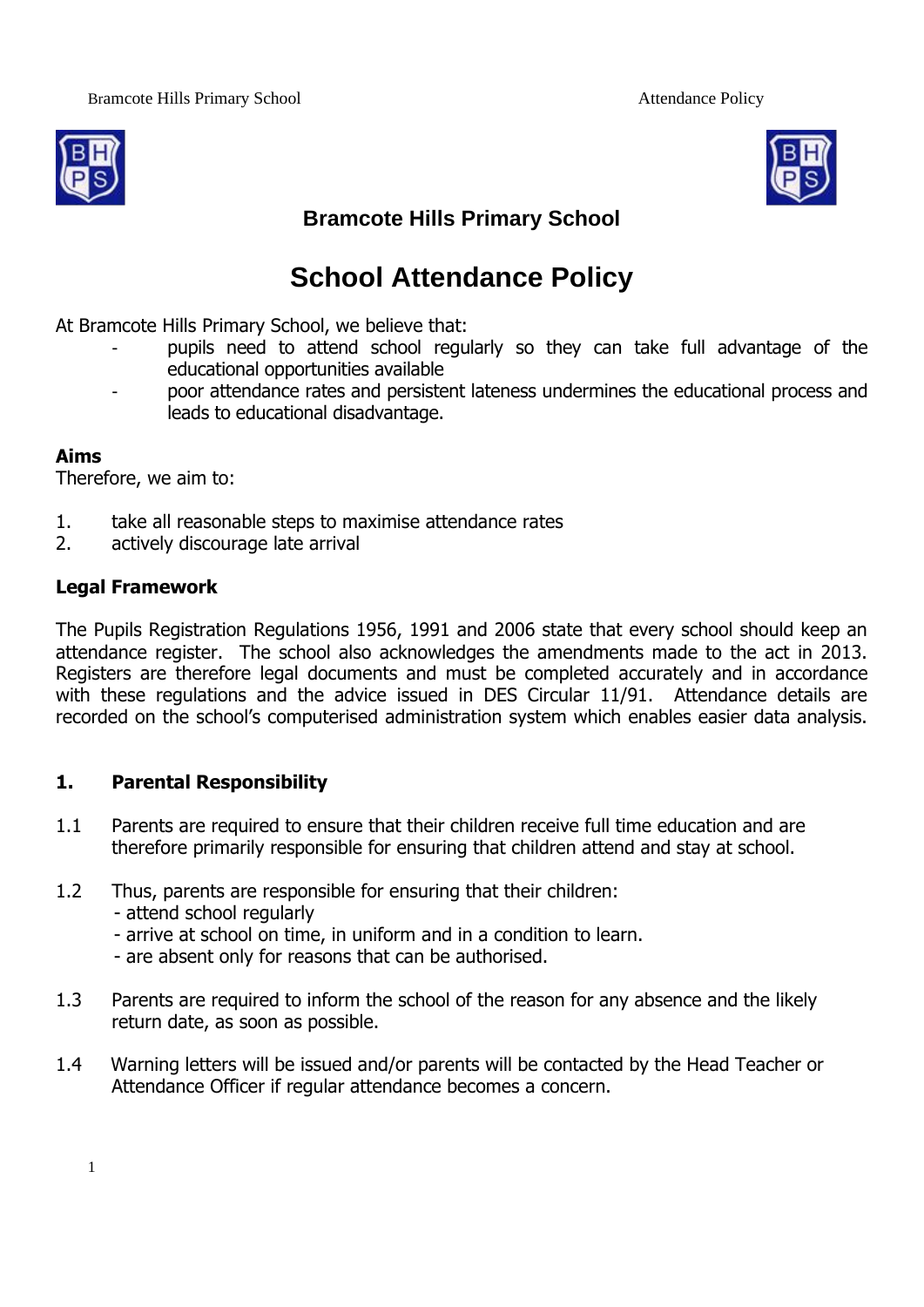1.5 In extreme cases, the school would use the services of the LA Attendance enforcement team to ensure good attendance.

#### **2. Registration**

- 2.1 The school keeps a computerised attendance register for each class in which pupils are marked present or absent at the beginning of each school session.
- 2.2 The system is managed using *Scholarpack*. Procedures for recording attendance are included in the Staff Handbook.

#### **3. Reporting Absence**

- 3.1 It is essential that parents make contact on the first day of absence, by note, personal contact, telephone call or e-mail - informing the school of the reason for the absence and/or nature of any illness. If this is not received, office staff will try to contact parents in order to ascertain the whereabouts of the child. Parents are also asked to inform the school if there is a likely return date.
- 3.2 Notes received by teachers are dated and initialled and sent to the office to be retained until the end of the academic year. The absence is logged as either an Authorised Absence or Unauthorised Absence.
- 3.3 Telephone messages and personal contacts made to the school office are noted on Scholarpack and subsequently logged as either Authorised Absence or Unauthorised Absence.
- 3.4 Personal contacts made with class teachers should subsequently be logged on Scholarpack or the message should be passed on to the office staff for recording.
- 3.5 Any absence that may be considered Unauthorised Absence should only be recorded after discussion with the Head Teacher or Attendance Officer. Any queries as to whether to authorise an absence or not should be referred to the Head Teacher or Attendance Officer.

### **4. Authorising Absence**

4.1 Previous regulations regarding approving absences (particularly those caused by family holidays) no longer apply. Absences will only be authorised if they are caused by genuine illness or by 'exceptional circumstances'.

Any application for term time absences caused by exceptional circumstances must be made in writing to the Head Teacher or Attendance Officer at least four weeks prior to the event if possible. The application will be considered by the Head Teacher and Attendance Officer and a response given within three working days. Current rates of attendance will be considered and each application will be considered individually.

If, at this point, parents/carers wish to appeal against the decision, they should put their case in writing within 10 working days to be addressed to the Chair of Governors of the school. This appeal will be considered by a designated governor on behalf of the Chair. A final response will be issued after a further 10 working days.

Unauthorised absences will be recorded on a child's ongoing record and will be passed on to their next school. At the termly Full Governing Body meetings the Head Teacher will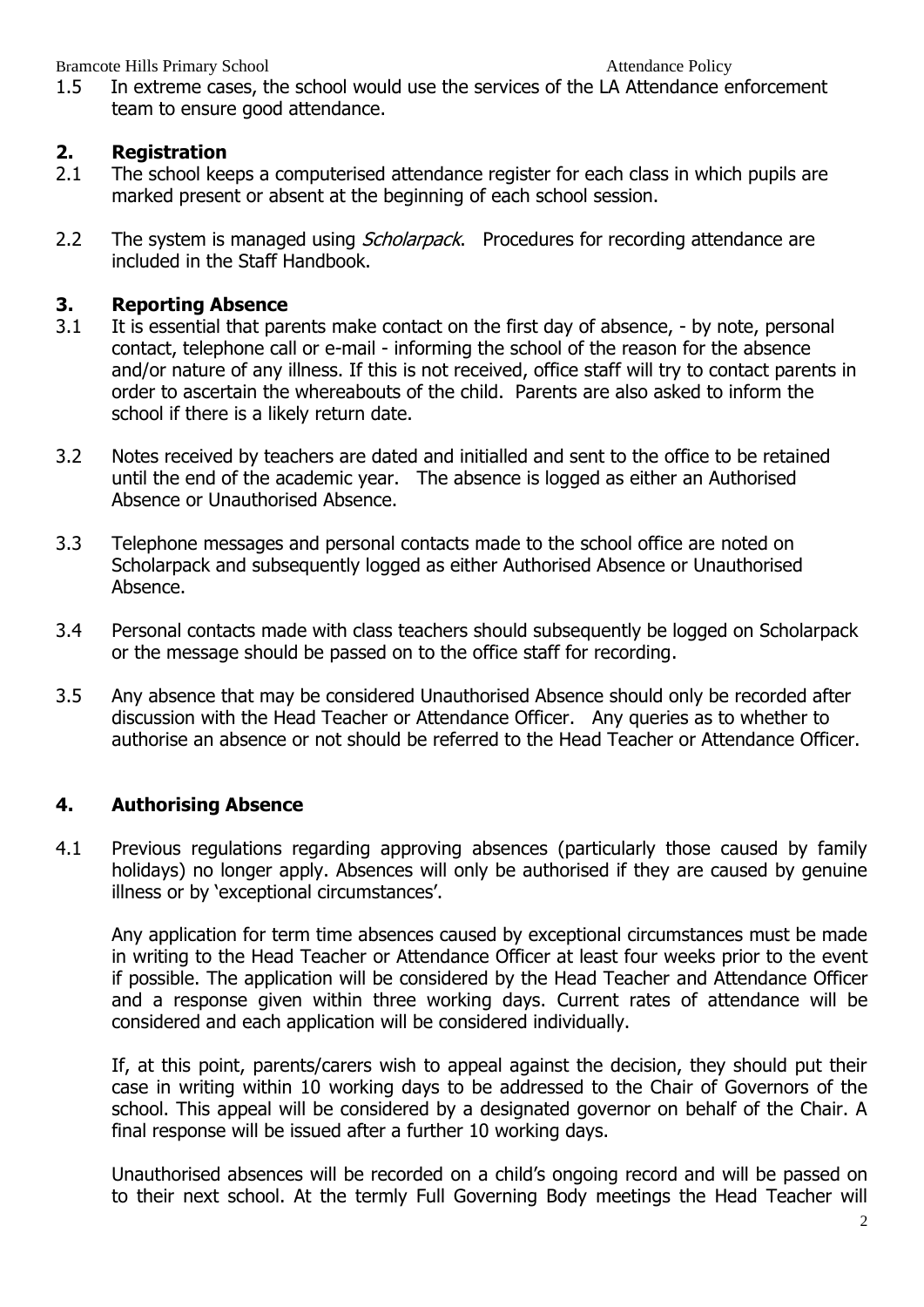report on issues affecting levels of attendance in school and extended levels of unauthorised absence in light of the 2013 guidance.

The following codes are used to record absence:

- **/** Present (AM)
- **\** Present (PM)
- **B** Educated off site
- **C** Other authorised circumstances
- **D** Dual registration
- **E** Excluded
- **G** Family holiday not agreed
- **H** Family holiday agreed
- **I** Illness
- **J** Interview
- **L** Late before registers close
- **M** Medical/Dental
- **N** No reason yet provided for absence
- **O** Unauthorised absence
- **P** Approved sporting activity
- **R** Religious observance
- **S** Study leave
- **T** Traveller absence
- **U** Late after registers close
- **V** Educational visit
- **W** Work Experience
- **X** Non-compulsory school age absence
- 4.2 Absence will be authorised immediately or retrospectively if:
	- the pupil was absent due to genuine illness
	- the pupil was prevented from attending by an unavoidable cause
	- the pupil had leave of absence granted by the Head Teacher or Attendance Officer

- the absence occurred on a day exclusively set aside for religious observance by the

religious body to which the pupil's parents belong

- the absence was due to a medical or irregular dental appointment. NB It should be noted that the school considers that standard optician and dentist appointments should be made out of school times and do not constitute exceptional circumstances. However, appointments at the doctors, hospital and orthodontist can be harder to arrange and these may be authorised in some cases. Parents will be asked to provide a copy of the appointment letters/cards.

- 4.3 In addition, the school will consider authorising absence in the following cases: - family bereavement
	- external music or other examination
	- special tuition/events.
	- Family weddings.

The school may ask for proof of attendance at the above e.g. exam notification, copy of wedding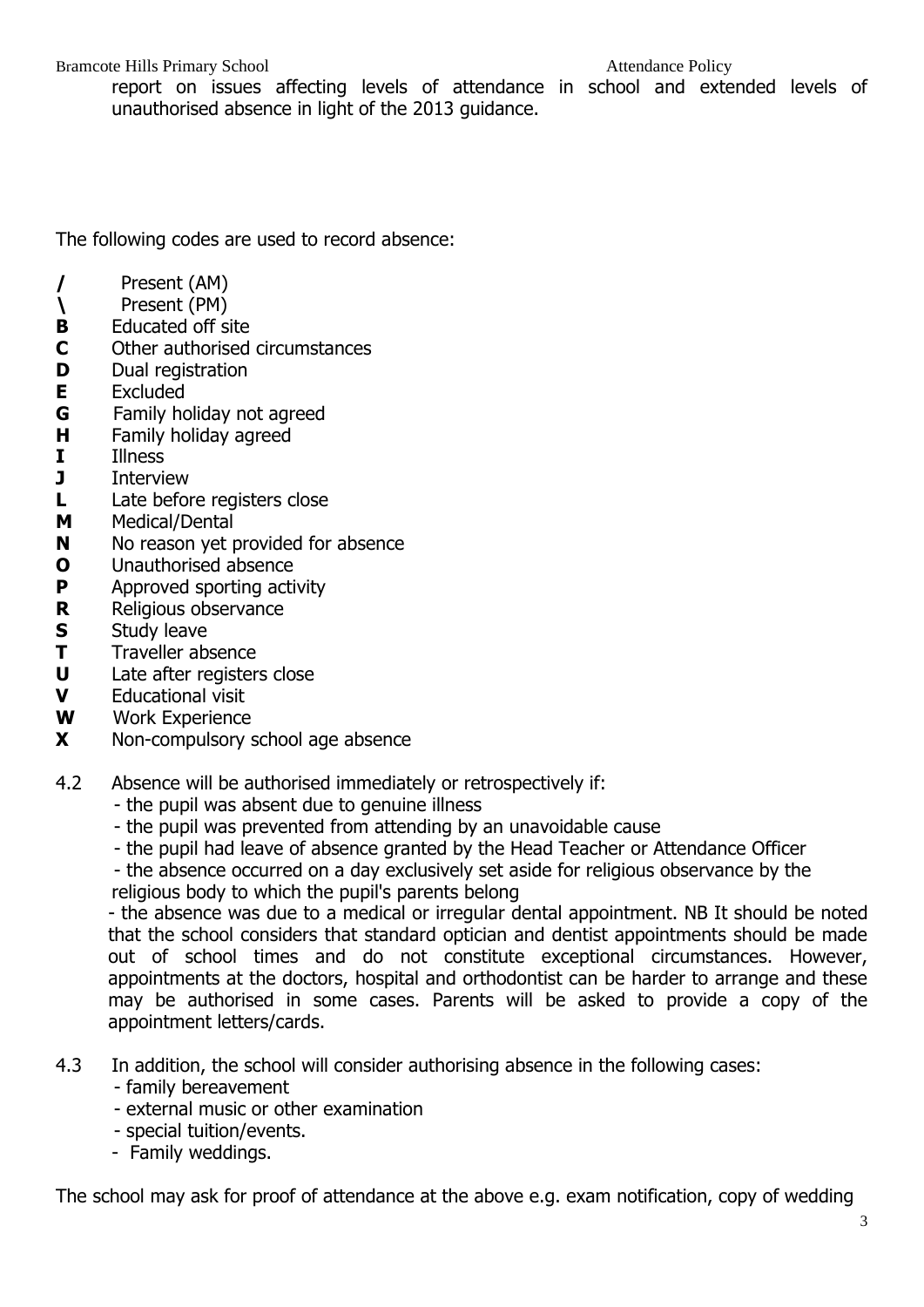Bramcote Hills Primary School **Attendance Policy Attendance Policy** 

invitation and sight of a dated photograph of the child at the wedding. All photos sent digitally will be deleted after sight by the Head Teacher or Attendance Officer. This is not done to accuse each family of potentially being untruthful but to help us be consistent in possibly authorising absences.

#### **5. Lateness**

- 5.1 We recognise that persistent lateness
	- is detrimental to the child's education
		- is administratively disruptive
		- is a poor preparation for future schooling and adult life.
- 5.2 Pupils arriving after the register has been completed (8.50) will be marked as late before registration closes. They will need report to the main school office so that they can be registered as late. (This will be denoted as an 'L' on the registration system)
- 5.3 Pupils arriving after the register is closed (9.00), must also report to the school office so that they can be registered as late after registration has closed. (This will be recorded as a 'U' on the school registration system).
- 5.4 Parents whose children regularly arrive late will receive a warning letter from school. Extreme cases may be referred to the LA Attendance Enforcement Team.

#### **6. Mid-Session Arrivals/Departures**

- 6.1 It is recognised that children may arrive or depart mid-session for a variety of reasons which may be authorised:
	- illness or accident in school resulting in a child going home
	- medical or irregular dental appointments
	- unavoidable delays.
- 6.2 Pupils present for registration who leave early, or for part of a session, should be noted on the Mid-Session Arrivals/Departure Log in the school office for purposes of emergency evacuation. The register itself is not altered.
- 6.3 Pupils not present for registration who return later from an appointment should be noted on the *Mid-Session Arrivals/Departure Log* in the school office for purposes of emergency evacuation. The register is subsequently amended to authorise the absence or record an unauthorized absence.

### **7. Monitoring Attendance and Punctuality**

- 7.1 The Attendance Officer generates Scholarpack absence reports which are examined at the end of each week and month to look for:
	- patterns of unexplained absences
	- any persistent lateness
	- any prolonged absence
	- any unexplained patterns of authorised absence

The attendance of disadvantaged groups of children is monitored on a weekly basis. The attendance of children who are Looked After, Child Protection concerns or attendance concerns is monitored on a daily basis.

#### 7.2 **Issuing a Penalty Notice**

A penalty notice is a suitable intervention in circumstances where the parent is judged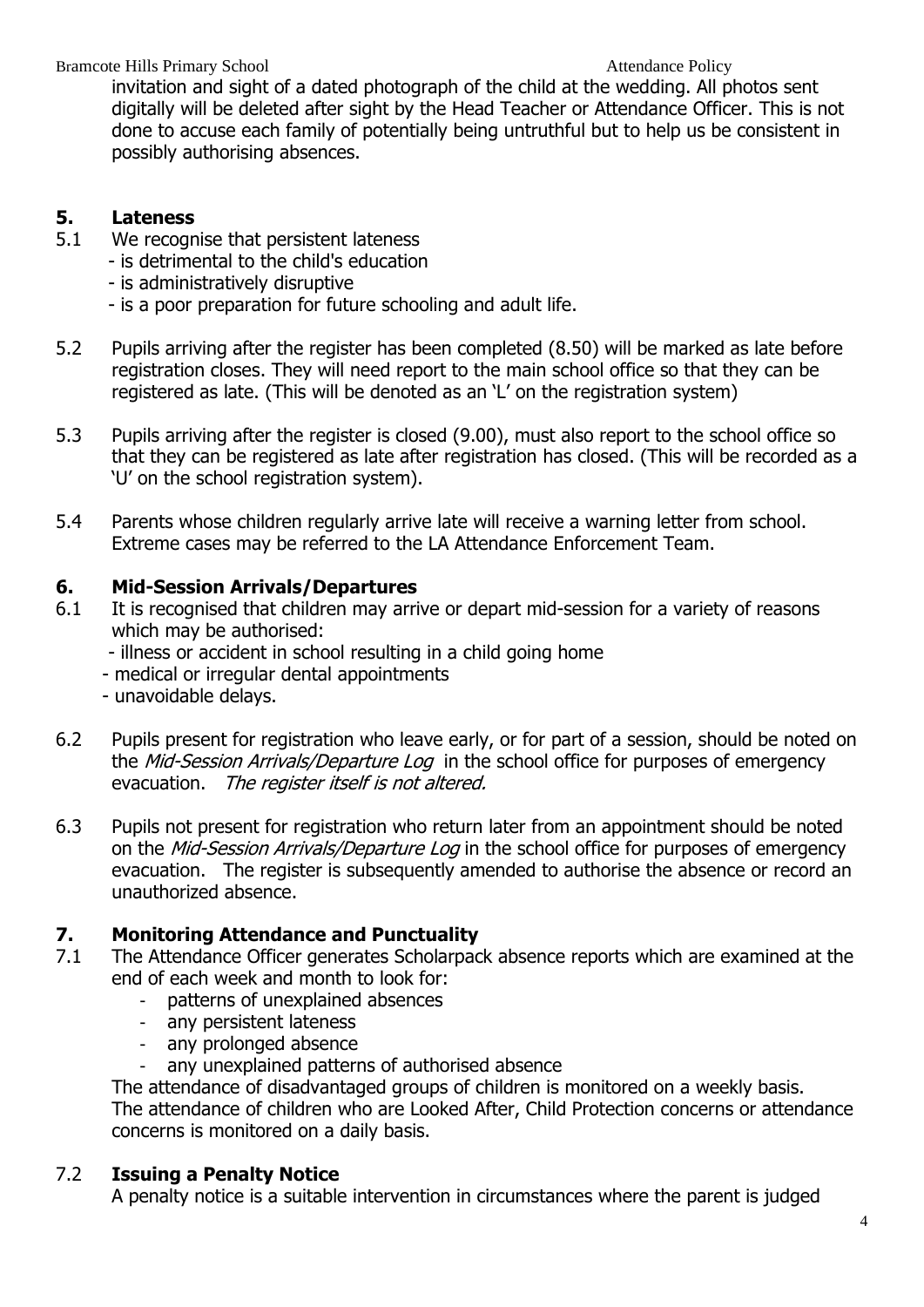capable of securing their child's regular punctuality and attendance but is not willing to take responsibility for doing so. This includes where families take a holiday during term time.

In the vast majority of instances, penalty notices will be the last resort where all other efforts to address non-attendance or poor punctuality have failed. A letter, warning of the possibility of a penalty notice being issued will normally be sent when a family is causing significant cause for concern.

A fixed term penalty notice may be issued when a child has had more than 6 unauthorised absences (3 days) or has been late 10 times in any rolling 6 week period (this period consists of school weeks and can run on both sides of a school holiday). The penalty is set at £120 and should be paid within 42 days of the date on which the notice starts. If the penalty is paid within 28 days of the date on which the notice starts the sum is reduced to £60. The penalty will be issued per child, per parent once within any rolling 6 week period. A parent is considered to be someone who has parental responsibility or an adult with whom the child lives on a regular basis. The notice is payable to the Local Authority.

For example, if a family with two adults and two children take both children out of school for 5 days, the fine would be £480 (£240 if paid within 28 days).

For example, if a single parent took two children for the same amount of time by him/herself, the other parent would not be charged. The fine for the single parent taking the children out of school would be £240 (£120 if paid within 28 days).

When determining whether a penalty notice should be issued the school will consider a range of factors including:

- Whether a child is classified as being (or has been in the past) a persistent absentee with an attendance figure of less than 90%
- Whether a child has (or has had in previous years) an attendance figure of below 95%
- Whether there is a noticeable pattern of non-attendance or lateness
- Whether there is a history of taking unauthorised holidays in term time
- Whether the parent is making every effort to ensure good attendance (this does not include simply calling school to say that their child is unwell)
- If the school believes that a parent/carer has given incorrect information, it is entitled to ask for evidence for that absence or lateness
- This may or may not prevent families taking holidays but calling school to say that their child is unwell. If school has good reason to believe a child is not unwell, a penalty notice may still be issued
- 7.3 **Summaries of Attendance** rates are prepared annually for all children as part of the Annual Report to Parents stating:
	- the child's percentage attendance rate throughout the year
	- the number of authorised absences
	- the number of unauthorised absences

Children's attendance figures for the previous term are provided for parents in the first newsletters of the Spring and Summer terms.

7.4 An **Attendance and Punctuality Report** is drawn up annually for governors outlining the attendance and punctuality rates for each academic year together with comparisons with